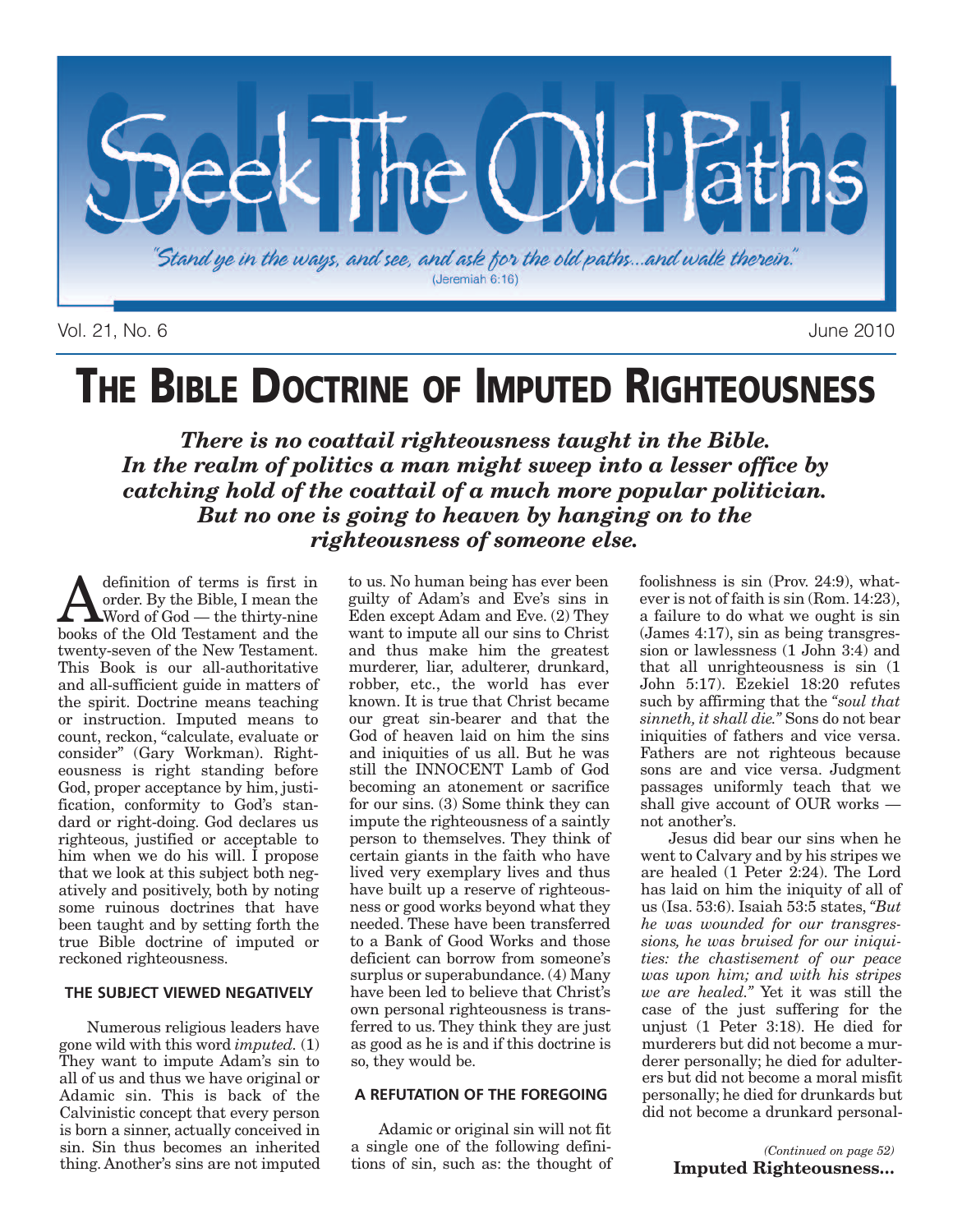

*Garland M. Robinson*

Tefer you to last month's issue to<br>read the first installment of this<br>article. We are speaking of Chris-<br>tian graces that every Christian is to refer you to last month's issue to read the first installment of this article. We are speaking of Chrisincorporate into their lives.

#### **KNOWLEDGE**

Knowledge is correct insight, understanding, true wisdom by which our faith in increased.

It has always been the case that we are to grow in the grace and *knowledge* of our Lord and Savior Jesus Christ (2 Peter 3:18). God desires that we *know* and *understand* the will of the Lord (Eph. 5:17). In understanding, we are to be "men," not children (1 Cor. 14:20). Grace and peace is multiplied through *knowledge* (2 Peter 1:2). Paul commended the church at Rome for being "...full of goodness, filled with all *knowledge,* able also to admonish one another" (Rom. 15:14). We are to be filled with the knowledge of His Will (Col. 1:9). Without the knowledge of God's Will, we cannot see what our work is, for it is only defined by the Lord's instruction. Therefore, Paul wrote, "Study to shew thyself approved unto God, a workman that needeth not to be ashamed, rightly dividing the word of truth" (2 Tim. 2:15).

Souls are condemned for not having the knowledge they should. *"For I bear them record that they have a zeal of God, but not according to knowledge"* (Rom. 10:2). We must make sure we know the truth and then practice it in our lives.

It is by the truth, the Word of God, that we will be judged. Jesus said, *"He that rejecteth me, and receiveth not my words, hath one that judgeth him: the word that I have spoken, the same shall judge him in the last day"* (John 12:48). In Revelation 20:12 John wrote concerning judgment, *"And I saw the dead, small* *and great, stand before God; and the books were opened: and another book was opened, which is the book of life: and the dead were judged out of those things which were written in the books, according to their works."*

#### **TEMPERANCE**

Temperance is self-control, selfdiscipline, the ability to restrain ourselves. It is to have the mastery over our passions and desires. We do not have the excuse to run wild and blame it on the excitement of the moment. We are to be rational, deliberate, reasonable, balanced, clearheaded.

There is no law prohibiting temperance (Gal. 5:23). It is good and appropriate. It is to be desired, cultivated and developed in our lives. Self control enables us to apply the knowledge we have of God's Word.

Paul reasoned with Felix "of righteousness, *temperance,* and judgment to come" (Acts 24:15). Felix, considering the sobering words of Paul, "trembled, and answered, Go thy way for this time; when I have a convenient season, I will call for thee." He was unwilling to exercise restraint in his life. He would not say "no"to his passions and lusts. He was consumed by the "good life" (as men call it) and would not let it go. At least for a moment he contemplated the consequences of his actions and the impending eternal torment he would suffer, but he resisted the power of the Gospel and chose to continue his life as it was. Nothing more is said in the Scriptures if he ever found a more convenient season. We are left to believe he did not. Oh, what he would give "now" in exchange for his soul (cf. Matt. 16:26)!

#### **PATIENCE**

Patience is cheerful (hopeful)

endurance, constancy, bearing up under trials, longsuffering. It provides the consistency to help us exercise temperance (self-control).

Patience is a characteristic of those who love the Lord. Romans 2:7 says, *"To them who by patient continuance in well doing seek for glory and honour and immortality, eternal life."* As children of God, we are to be patient (2 Tim. 2:24; James 5:8). We are to be patient in facing tribulation (Rom. 12:12). We are to be patient toward all men (1 Thess. 5:14). We are to be patient in waiting for Christ (2 Thess. 3:5; James 5:7).

Everyone needs patience. Don't you need some? Will you hold up your hand and say "I have plenty, I have patience to spare." I don't expect to see any hands.

#### **GODLINESS**

Godliness is true piety, holiness. It is God likeness, godly character out of devotion to God. Every day that passes affirms the fact that we are to grow closer in likeness to our Lord. Our life in the Lord is to be quiet and peaceable "in all godliness and honesty" (1 Tim. 2:2). We are to exercise ourselves unto godliness because godliness is "profitable unto all things" (1 Tim. 4:7-8). The teaching and doctrine of the Lord is according to godliness (1 Tim. 6:3). We are to follow after godliness (1 Tim. 6:11) because Titus 1:1 says that acknowledging the truth is godliness.

Some suppose that gaining wealth and prosperity in this world is godliness, but they are sadly mistaken according to 1 Timothy 6:5. Faithful Christians are to have nothing to do with those who so believe and teach. We must come to believe and know with all surety that "godliness with contentment is great gain" (1) Tim. 6:6).

Some have only a form of godliness and are hypocrites (2 Tim. 3:5). Knowing that the world will one day pass away prompts us to live soberly, righteously and godly in this present world (Titus 2:12). Hell to shun and heaven to gain are great incentives to live a holy life in all godliness (2 Peter 3:11). Are you seeking to do such?

#### **BROTHERLY KINDNESS**

Brotherly kindness is fraternal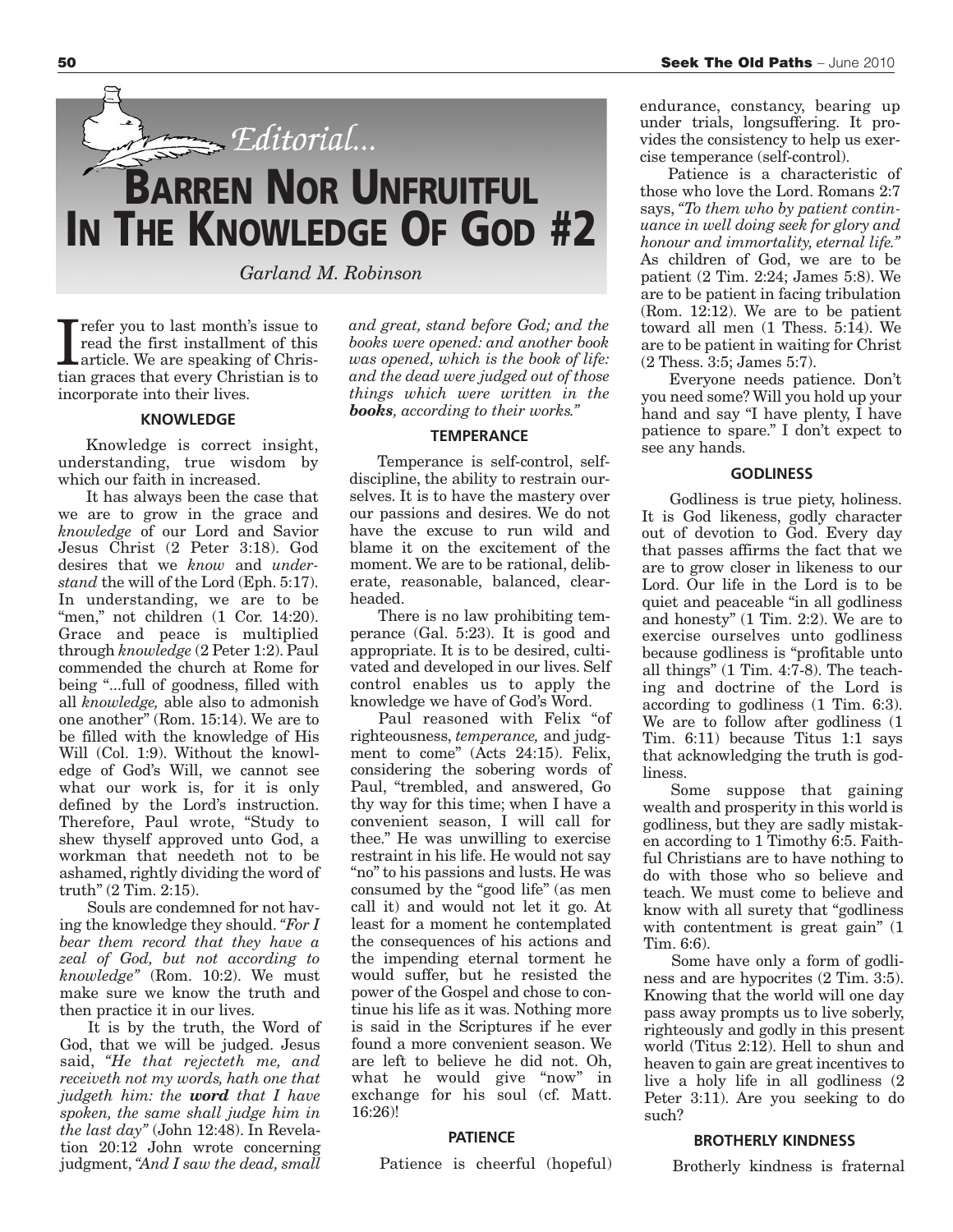affection, love of and toward brethren. First Thessalonians 4:9 says, "But as touching brotherly love ye need not that I write unto you: for ye yourselves are taught of God to love one another." Nonetheless, we're told to "Be kindly affectioned one to another with brotherly love; in honour preferring one another" (Rom. 12:10). That means I had rather see you commended, recognized or praised rather than me. As we measure things, I may have done something greater than you and worthy of the praise, but because of brotherly love and kindness, it pleases me that you receive the praise while my deeds go unrecognized. Brotherly love must continue (Heb. 13:1).

Can you imagine what a far greater world it would be if its citizens had a heaping helping measure of brotherly kindness? It starts with us. Have you already started? Are you willing to start?

#### **CHARITY**

Charity is sincere and genuine

interest in the welfare of others. It is active goodwill toward those in need. The English word "love" is often referred to today in place of the word "charity." However, I like the word "charity" best because it defines more closely the good will, interest and promotion of others. When we extend charity, we do so based on our own genuine desire to work 'good' toward others. It's certainly true that *love* prompts us to do that, but *charity* expresses more fully the motive behind the good will.

Some proud individuals have been heard to say, "I don't want your charity." They recognize the "hand out" from those who are extending charity, but they are so proud they don't want it. Christians help others and do good to others because of their pure heart of charity. When we find ourselves on the receiving end of charity, we ought to appreciate it and be thankful for the kindness and love shown to us. My counsel and advice is to accept the charity that is offered to us because we could very well be denying the giver a blessing if we do not. The Lord's people are always interested in being good, doing good, giving good and receiving good. Can you imagine what a world it would be if everyone lived this way?

First Corinthians 14:1 tells us to "follow after charity" (cf. 2 Tim. 2:22). We are to do all that we do in "charity" (1 Cor. 16:14). Colossians 3:14 says, "And above all these things put on charity, which is the bond of perfectness." First Timothy 1:5 says, "Now the end of the commandment is charity out of a pure heart, and of a good conscience, and of faith unfeigned." We are to be an example in charity (1 Tim. 4:12). "And above all things have fervent charity among yourselves: for charity shall cover the multitude of sins" (1 Peter 4:8).

*2 of 3*

**SEND US YOUR CHANGE OF ADDRESS**

### **PROGRESSIVE SIN AND ITS CONSEQUENCES**

Sin is the transgression of God's<br>law (1 John 3:4). A good illus-<br>tration of this fact is seen in the<br>Old Testament God tells Moses that law (1 John 3:4). A good illus-Itration of this fact is seen in the Old Testament. God tells Moses that *"...the iniquity of the Amorite is not yet full"* (Gen. 15:16). The Hebrew word for "iniquity" means perversity. A synonym for perversity is wickedness. The sinfulness (wickedness) of the Amorites had not (when God spoke to Abram) reached its fullness. The name "Amorite," according to Bible scholars, is used representatively of all of the (then) inhabitants of the land of Canaan.

Since the "iniquity" of the various tribes that inhabited the land of Canaan had not yet reached its fullness, we have here an illustration of the progressive nature of sin. As with nations, so it is with the individual. No person is instantly as perverse as he may become. Man is not born a sinner, but he becomes a sinner by transgressing God's law and allowing sin to have its progressive influence in his life. *"But evil men and seducers*

#### *Marlin Kilpatrick*

*shall wax worse and worse, deceiving, and being deceived"* (2 Tim. 3:13).

Eventually, there comes a day of accounting for one's life (2 Cor. 5:10). In the case of the tribes that inhabited the land of Canaan, most of them were defeated when Joshua and his army entered the land and began the conquest (see the book of Joshua). God intended for Israel to defeat and drive out these wicked people, but Israel only partially obeyed the Lord. Later, this proved to be a "thorn in the side" of the Israelites, for these<br>heathen nations (tribes) that heathen nations (tribes) that remained in the land led them into idolatry, which in turn caused the northern kingdom (Israel) to go into Assyrian captivity in 722 B.C. and the southern kingdom (Judah) followed about 135 years later, going into the Babylonian captivity. No sin goes unpunished. In the case of the Amorites, we see that there comes a time when the stench of sinfulness in a nation reaches a point when God will no longer tolerate that nation's existence.

Brethren, an entire Old Testament book (Daniel) is devoted to the theme that "our God rules in the kingdoms of men." Since God rules over all nations, how long will he allow our nation to exist? Of course, no one knows the exact answer, but the Scriptures warn us about the progressive nature of sin and its consequences. And, this was written for our learning (cf. Rom. 15:4). God has richly blessed our nation, but his blessings will not continue indefinitely if we remain in a downward slide into gross immorality. The taking of innocent lives (abortion) and the recognition of "same-sex" (homosexual and lesbian) marriages are two examples of our progressing further and further into wickedness.

Since God is no respecter of persons (or nations), and when America's iniquity is full, he will surely hold us accountable. Think about it.

> *1336 Spring Lake Rd. Fruitland Park, FL 34731*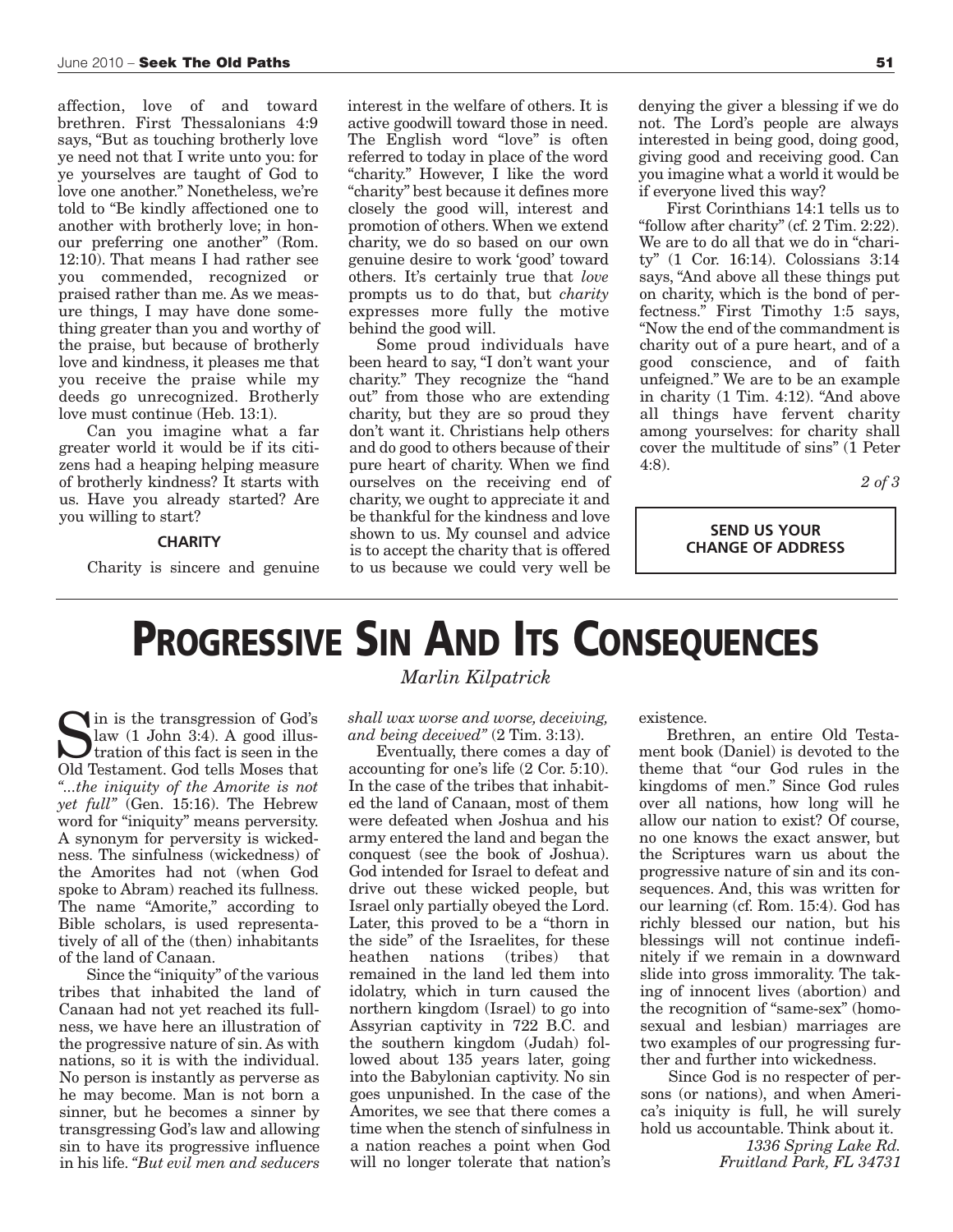ly; he died for the violent but did not become violent personally; he died for the dishonest but did not become dishonest personally. It is a monumental mistake to impute the guilt of our sins to Jesus and thus make the Immaculate Son of God into the greatest sinner of all times. Brethren who just glibly say that our sins were imputed to Christ and stop there without further elaboration need to be careful lest some uninformed reader or auditor conclude that Christ really did become the greatest sinner of all time.

The righteousness of other people is not imputed to us. I am not a child of God simply because someone else is; I am not sober, righteous and godly because somebody else is. I am not on my way to heaven simply because somebody else is. There is no coattail righteousness taught in the Bible. In the realm of politics a man might sweep into a lesser office by catching hold of the coattail of a much more popular politician. But no one is going to heaven by hanging on to the righteousness of someone else. Transferred or borrowed righteousness is not taught in Holy Writ. The foolish virgins in Matthew 25 thought they could borrow righteousness, preparation and readiness from the wise five in that famed, familiar parable. They requested of the wise five what could not be transferred or transmitted — righteousness and readiness to meet the Lord in peace!

It is also an egregious error, yet one widely held, that Deity transfers to us the personal righteousness of God the Father or the personal righteousness of Jesus Christ. Were that the case, then we would be as sinlessly perfect as they. Bogard, the Baptist, once laid claim to being as perfect in his soul as was God himself. The consequence of this is that one would never fear falling for absolute perfection does not fall as long as absolute perfection is possessed. The step is very short between an acceptance of this personal righteousness of God or Christ imputed to one and his colossal claim of once-saved-always-saved. The two go together like the proverbial horse and carriage.

#### **THE TRUTH POSITIVELY DECLARED**

Moses wrote of Abraham in Genesis 15:6, *"And he believed in the Lord; and he counted it to him for righteousness."* Both Paul and James quote this passage in the New Testament (Rom. 4:3; James 2:23). Abraham was an obedient believer. God reckoned, imputed or put down to his account such. Abraham was not accounted righteous when he was disobedient and neither are we. He was not accounted faithful when he was unfaithful and neither are we. He was not imputed as a follower of the Lord when he was not a follower and neither are we. He was not accounted a lover of God while he was a hater of God, if such he ever was, and neither are we. God put down to his account his faith when he had that faith and counted him a person of righteousness.

There are only two ways a person might be justified or counted righteous. I know of no third alternative. (1) If a person never sinned and always maintained absolutely perfect obedience, he would be counted as righteous or justified simply upon the basis that he had never violated a single statute of the Lord's will. Were this ever the case, which it is not due to man's utter failure to keep God's law with absolute perfection, then man might well glory and find plenty of occasion to boast in Jehovah's presence that he had earned or merited his heavenly salvation. His justification then would be a matter of debt — not of grace or favor.  $(2)$ The second way is for God to declare man justified by grace (God's part) through faith (man's part). Paul in Romans shows that man cannot be righteous or justified by his own efforts. He proves conclusively in Romans 1-3 that both Gentile and Jew have sinned, have sinned grievously and thus have come short of Jehovah's glory. That God, through the Gospel of Christ, is willing to impute or reckon righteousness (justification) to the obedient is set forth profoundly throughout Romans. In fundamental fact it is the burden of the entire New Testament. It underlies the whole scope of the Scheme of Human Redemption.

Let us note how Paul used the case of Abraham to further his argu-

ment for justification by God's grace and man's obedient faith. Abraham was the illustrious founder of the Hebrew people, the Israelite nation. Was Abraham saved or made righteous by a sinlessly perfect life or by God's grace through his obedient faith? Not the former, Paul is quick to avow. Had Abraham been made righteous or had been justified by a life of absolute perfection, then his justification would have been a matter of pure debt; God would have owed it to him. Paul denies that this is how justification or righteousness came to the illustrious founder of their great nation. Paul quotes Genesis 15:6. Abraham believed what God told him. His faith was then reckoned (accounted or set down to his account) to him for righteousness. Abraham did not have this reckoned to him because of Abel's faith, Enoch's faith or Noah's faith, all of whom preceded him in faith's great list of worthies. It was due to HIS faith. There is NO Biblical authorization at all to this foolish notion that another's personal faith or individual righteousness is imputed to us (set down to our account).What was reckoned to Abraham was his faith because he possessed it and had for years when Genesis 15:6 was stated of him.

Righteousness is not something transferred to us. We do not inherit it; we do not borrow it from those we think have a superabundance of it. Peter told the first Gentiles to be converted under God's glorious Gospel that acceptance to God comes from fearing (an awesome, reverential respect) God and working righteousness (Acts 10:35). The household of Cornelius experienced a declaration of their righteousness by God when they heard and heeded the glorious Gospel Peter preached to them. That is when God imputed or reckoned righteousness (justification) to them.

God's righteousness (not his personal attribute of this precious possession but his plan to make or declare men righteous) is revealed in the Gospel from "faith to faith" (Rom. 1:16,17). It is a system of faith and leads to faith by its ardent adherents. The Romans became righteous before God when they heard (10:17), believed  $(10:10)$ , repented  $(2:4)$ , confessed (10:9,10) and were immersed in water into Christ and into the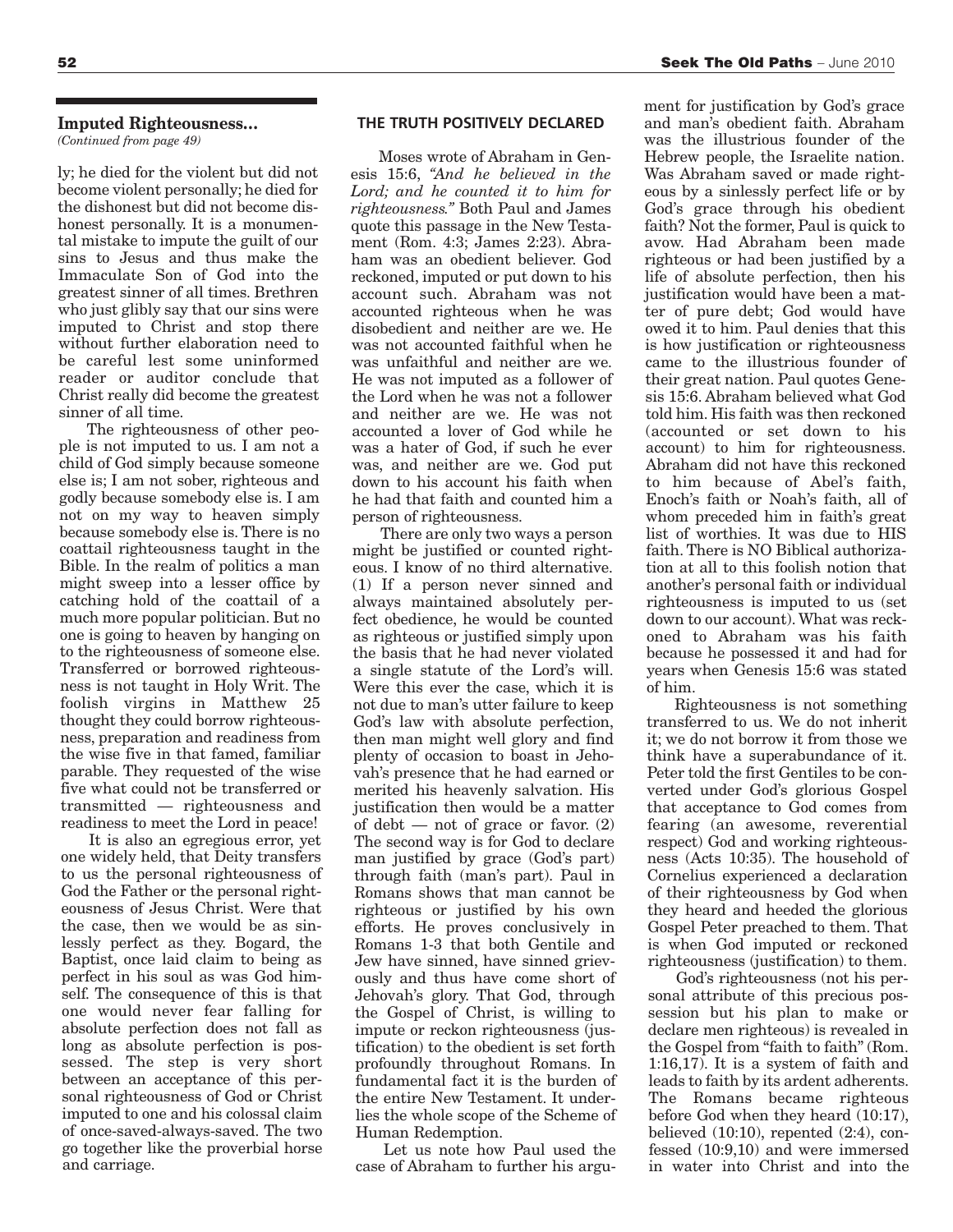blessed, beautiful benefits of his blood (6:3,4).

The Corinthians had become righteous when they came into Christ Jesus (1 Cor. 1:30). Recall that they had heard, believed and were baptized (Acts 18:8). This is when God imputed righteousness to them or declared them justified. They had become a washed, a sanctified and a justified people (1 Cor. 6:11). This is how they became righteous.

John the apostle wrote, *"If ye know that he is righteous, ye know that every one that doeth righteousness is born of him...Little children, let no man deceive you: he that doeth righteousness is righteous, even as he is righteous"* (1 John 2:29; 3:7). These were John's little children. To God they were his children. He had imputed righteousness or declared them justified when they obeyed Christ. They remained in a righteous, justified or saved state as long as they did the Father's will.

#### **CONCLUSION**

God imputes righteous when we obey the Gospel. That is when we are declared justified. Faithful conformity to his will for our lives will keep us righteous, justified, saved.

*Robert R. Taylor, Jr. Firm Foundation, January 26, 1988 PO Box 464, Ripley, TN 38063*

### **CONTRIBUTIONS**

| Baker C/C, Baker, FL\$25           |  |
|------------------------------------|--|
|                                    |  |
|                                    |  |
|                                    |  |
| Church of Christ, Rockford, IL\$25 |  |
| Central C/C, Denison, TX\$20       |  |
| Everett D. Poteet\$25              |  |
| Sue Winningham\$25                 |  |
|                                    |  |
| Beginning Balance\$9,958.95        |  |
| Contributions\$435.00              |  |
| Debits                             |  |
| Paper \$2,014.50                   |  |
| Postage \$2,026.57                 |  |
| Repair\$98.78                      |  |
| Supplies\$472.79                   |  |
| Ending Balance\$5,781.31           |  |

## **A TRIBUTE TO MY FATHER RICHARD CARLSON**

*Adam Carlson*

n Saturday, April 17, 2010, my father Richard Carlson passed from this earthly life unexpectedly. In this brief article I would like to discuss a few aspects and things from his life.

#### **A GOSPEL PREACHER**

Of all the things my father did in this life, he was first and foremost one who faithfully proclaimed the message of Jesus crucified (1 Cor. 1:23). He did so in a simplistic manner so that all who heard could understand.

He was one who was an unwavering supporter of all other men who devoted their lives to the Gospel and was always ready to offer an encouraging word to anyone who was in need of such. You might think of him as a Barnabas (Acts 4:36). He was very supportive of my deci-

sion, almost two years ago, to enroll as a full time student at the *Tri-Cities School of Preaching and Christian Development* (near Elizabethton, TN). He was always ready and willing to assist me in my studies.

**1958 — 2010**

#### **HUSBAND**

Dad was a faithful husband. He and my mother were married for twentysix years. From as early back in my child-hood as I can remember was the devotion he had for mom, truly following the words of Paul in Ephesians 5:25, *"Husbands, love your wives, even as Christ also loved the church, and gave himself for it."* By his example and preaching, he no doubt taught others how a husband and wife are to treat one another.

#### **FATHER**

He was a father, not just any type of father, but rather one who truly brought me and my sister up in *"the nurture and admonition of the Lord"* (Eph. 6:4). He trained us up in the way we should go (Prov. 22:6). Furthermore, he taught us God's word (Deut. 6:6-9), instilling in both of us a proper understanding and respect for the Scriptures. It is because of this and his example, that my sister and I are both members of the Lord's church.

#### **HIS EXAMPLE**

Dad set the right example for us in the companions that he chose (1 Cor. 15:34). Some of my earliest memories include being in the company of several different wonderful Gospel preachers of whom I have had the honor, over the last several years, to get the opportunity to know and have likewise influenced me by their examples of service to God.

#### **CONCLUSION**

While much more could be written about my father this will be sufficient. Dad was one who was devoted to God, family and friends. Even though he is no longer with us here, he will live on by his example and life. He, like Abel is dead but still speaks (Heb. 11:4) and like Enoch who walked with God (Gen. 5:22).

> *adamcarlson130@hotmail.com 1697 Highway 91 Elizabethton, TN 37643*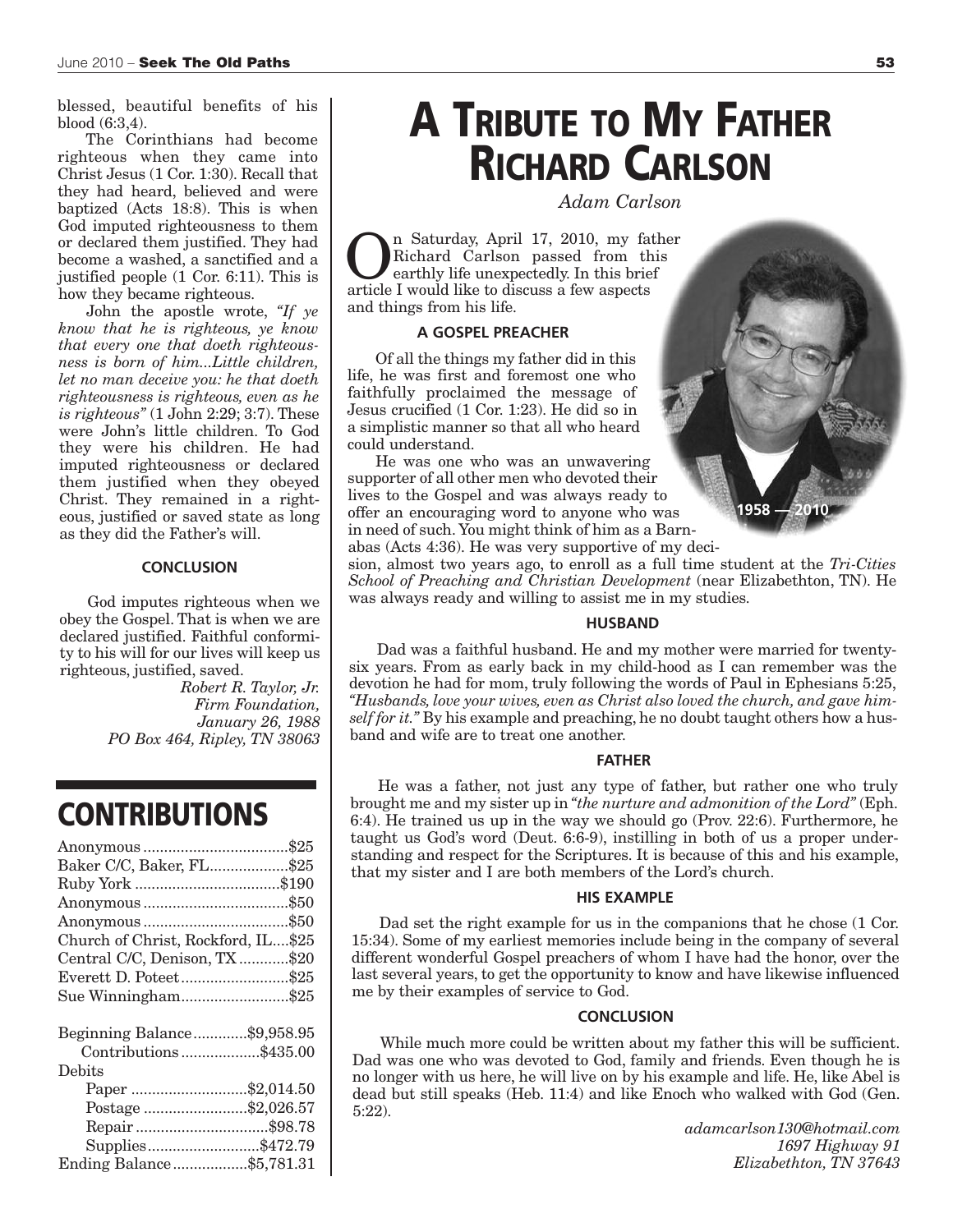

**THE WORK OF ELDERS #1**

 *Ben F. Vick, Jr.*

*Appointing men to serve who are not qualified is wrong, and the church that appoints them is heading for trouble. Each one of the qualifications listed is necessary for each man to have in order to serve.*

**Paul and Barnabas, on their first**<br>missionary journey together,<br>ordained elders in every city<br>(Acts 14:23) Thus in each congregamissionary journey together, (Acts 14:23). Thus, in each congregation it is the Lord's will that a plurality of men, having met the scriptural qualifications found in 1 Timothy 3 and Titus 1, be appointed to serve as overseers of the flock. Paul said that if any man desired the office of a bishop he desired a good work (1 Tim. 3:1). Elders are servants, not mere figureheads to be listed on the church letterhead. The fact that men were ordained or appointed to serve as elders indicates that there was a work for them to do. *What is the job description of elders?*

When Paul met with the elders of Ephesus at Miletus, among other things he told them, *"Take heed therefore unto yourselves, and to all the flock, over the which the Holy Ghost hath made you overseers, to feed the church of God, which he hath purchased with his own blood"* (Acts 20:28). This one inspired statement lays out the job description for elders (overseers) of the flock. Elders are first to take heed to themselves. This is an on-going job.What is true of elders, is also true of all members. One cannot help another unless his own life is right. If he fails to do this, his influence for others will be nil. The devil works as hard to get elders and preachers as any other member of the church. The devil does not have to worry about those he already has. Thus, elders must be vigilant regarding their own lives. Peter admonished: *"Be sober, be vigilant; because your adversary the devil, as a roaring lion, walketh about, seeking whom he may devour"* (1 Peter 5:8).

**Elders are to take heed to all the flock.** The words "take heed" translate a Greek word which means "to be in a continuous state of readiness to learn of any future danger, need, or error, and to respond appropriately; to pay attention to, to keep on the lookout for,to be alert for,to be on one's guard against" (*Louw and Nida*). Jacob was a steward for Laban twenty years. Jacob said, *"Thus I was; in the day the drought consumed me, and the frost by night; and my sleep departed from mine eyes"* (Gen. 31:40). Shepherds are on call 24-7. They do not punch a clock. Their work is certainly not limited to making decisions. Like good shepherds, they are to be always on guard.

The Holy Spirit makes them overseers by their meeting the qualifications given in the New Testament. This is not done in any miraculous way. Men read the qualifications found in 1 Timothy 3 and Titus 1 and strive to conform their lives to them. It takes a long time to grow an elder. It may take a generation or two to do so.Appointing men to serve who are not qualified is wrong, and the church that appoints them is heading for trouble. Each one of the qualifications listed is necessary for each man to have in order to serve.

**Elders are overseers.** The Greek word for overseers is from *episkopos* which means "an inspector, overseer; a watcher, guardian, I Peter 2:25; in N.T. an ecclesiastical overseer...." (Bagster, p.160). Thayer says the word means "an overseer, a man charged with the duty of seeing that things to be done by others are done rightly, any curator, guardian, or superintendent." Elders are superintendents. They are charged with the duty of "seeing that things to be done by others are done rightly." A young man assigned to lead singing was dilly-dallying around prior to worship services. It was an hundred waiting on one. An elder told him that it was time to start. The young brother rebuked the elder, accusing him of being "crass" in suggesting that an elder had the right to tell him to start on time. Such demonstrates a lack of respect for the eldership and is a failure to understand a part of the elders' role. Eventually this young brother left the congregation, began worshiping with and troubling another congregation until he saw that he could not rule it. He left that congregation and started another congregation, drawing disciples after him.Wrong attitudes toward those in authority will lead to that.

Brother Jack Lewis teaches that elders have no authority in the local congregation, except by example. But if a man has authority in his home, then elders have authority in the church (1 Tim. 3:4-5). They are not to abuse their authority (1 Peter 5:1-3), but the abuse of authority does not mean they do not have any authority. Can anyone imagine a school superintendent not having any authority? How can one be charged with a duty, yet have no power or authority to execute the duty? Perhaps the view that elders have no authority in the local congregation has influenced some men to allow anything to be taught or practiced in the church. Is it any wonder that so many churches are departing from the truth?

**Elders are to feed the flock of God.** Peter said, *"The elders which are among you I exhort, who am also an elder, and a witness of the sufferings of Christ, and also a partaker of the glory that shall be revealed: Feed the flock of God which is among you, taking the oversight thereof, not by constraint, but willingly; not for filthy lucre, but of a ready mind; Neither as being lords over God's heritage, but being ensamples to the flock"* (1 Peter 5:1-3). The American Standard Ver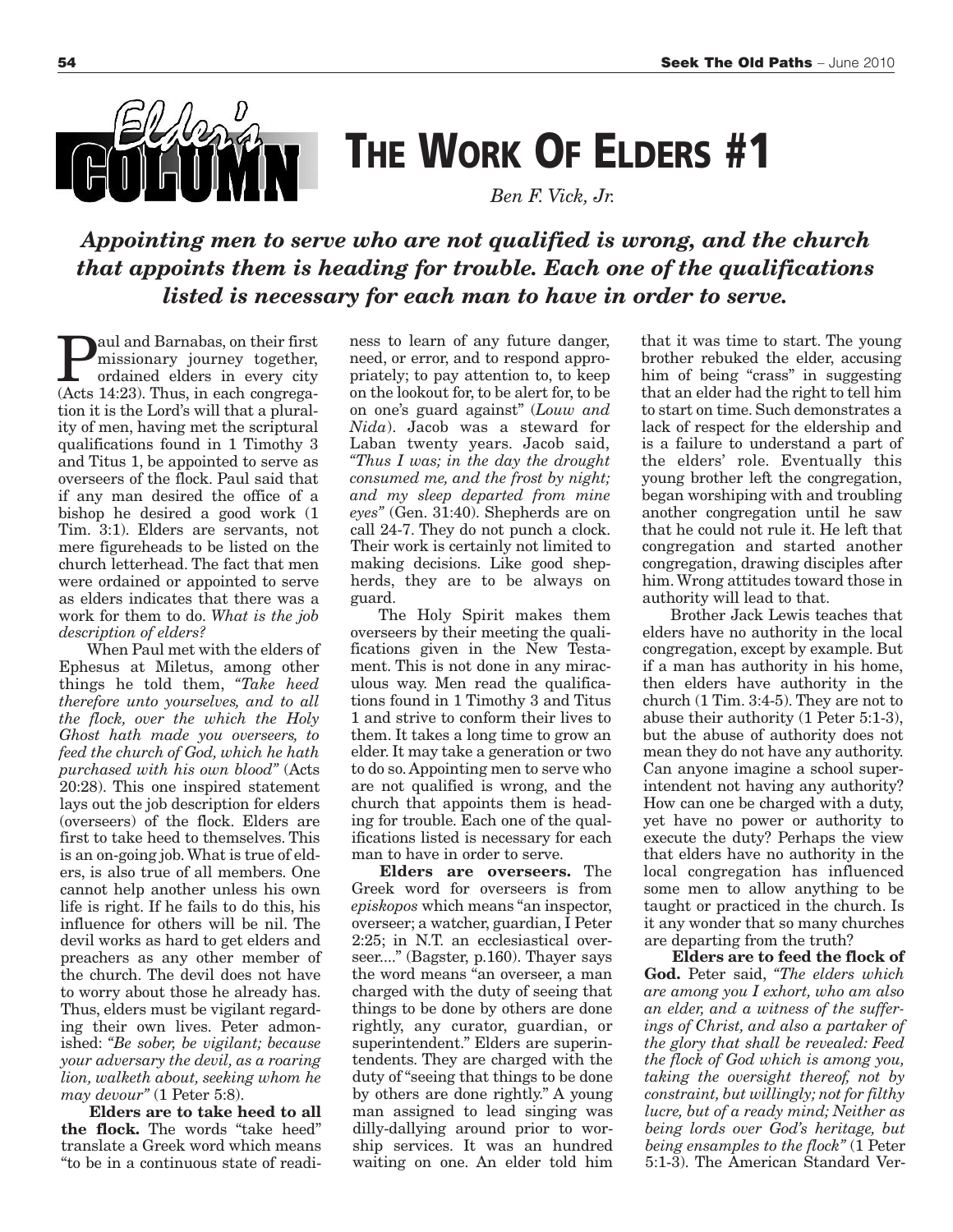sion of 1901 says, "Tend the flock of God." The New King James Version says, "Shepherd the flock of God." If elders *shepherd* or *tend* the flock, they will lead the flock in the right way. A shepherd will lead his flock, but he does not drive them (Psa. 23). Likewise, elders are to lead God's flock as the New Testament teaches. Elders lead by example — poor examples are poor leaders. It is for this reason that Paul said that elders must have a good report from them who are outside the body of Christ (1 Tim. 3:7). Those who have a bad reputation in the world, if they serve as elders, will fall into reproach; that is, they will fall into disapproval and are subject to just criticism. They also become a snare of the devil. The devil can use them to catch others. Since a little leaven leavens the whole lump, if an elder is living an immoral life, it may cause others to fall into the same trap. Sins can be forgiven, but a reputation lost may never be regained.

**A shepherd will tend the flock.** This indicates he will be observant of the flock. What are the needs of each individual? Some may have a need for special attention. The needs may be spiritual; the needs may be physical; or they may be both. A good shepherd knows his sheep (John 10:14). Thus, elders must know the flock. In my mind's eye I see a shepherd overseeing his flock, and when he sees a small weak lamb that needs to be carried over rough terrain, he picks it up and carries it until the pathway is smooth. He tries to strengthen it. He may also see an old cantankerous goat that needs a little prodding. He must be able to distinguish between the two. Sometimes that comes only by experience. Elders or shepherds must be ready and willing to do both.

**Shepherds are to try and bring back sheep that have gone astray.** Jesus said, *"How think ye? if a man have an hundred sheep, and one of them be gone astray, doth he not leave the ninety and nine, and goeth into the mountains, and seeketh that which is gone astray? And if so be that he find it, verily I say unto you, he rejoiceth more of that sheep, than of the ninety and nine which went not astray. Even so it is not the will of your Father which is in heaven, that one of these little ones should*

*perish"* (Matt. 18:12-14). A young preacher and his wife began working with a congregation that had overseers. As the preacher and his wife were getting to know the members, it was discovered that a good sister was in the nursing home dying of cancer, while her husband, also a member of the church, was committing adultery with a woman who was living with him. The elders had not been to see

him about this matter. It fell the lot of the young preacher and his wife to go and talk with this man about his sin.

Elders are to watch the souls under their care. This means they are duty bound to try to restore the wayward (Heb. 13:17; Gal. 6:1).

> *Inform-vick@sbcglobal.net 4915 Shelbyville Rd. Indianapolis, IN 46237*

## **FIVE THINGS THE GOSPEL OF THE CHRIST CANNOT DO**

#### *Roger D. Campbell*

The Gospel is the power of God unto salvation. Man's true hope of going to heaven through Jesus is revealed in the Gospel. Yet, there are some things the Gospel cannot do.

1) The Gospel cannot save a person that is determined to live in rebellion against God. The Gospel has the power to make believers and save obedient believers (Rom. 1:16,17), but it cannot save those who will not repent of their past sins and submit to God's word.

2) The Gospel cannot help a troubled marriage as long as both spouses refuse to hear and heed what the Gospel says. The New Testament has specific, helpful instructions for every wife and every husband (Eph. 5:22-33). When such teaching is carried out properly, marriages will not only survive, they will bloom. But, as long as neither spouse is willing to do things God's way, the Gospel cannot help their situation.

3) The Gospel cannot do the work of the church. The church must go and preach the Gospel because the Gospel does not preach itself (Mark 16:15). The Gospel tells us to help the needy, but the Gospel itself cannot feed the needy. God's Gospel can motivate Christians to be compassionate, but His children must step up and share their bounty. The Gospel contains complete instructions that can strengthen and equip the church, but the Gospel itself cannot take what Christians have learned and teach it to others so that they, too, can teach. The task of training faithful workers belongs to saints (2 Tim. 2:2).

4) The Gospel cannot serve as a substitute for prayer. The same Savior that tells us to preach the Gospel also tells us to pray (Luke 18:1). The Holy Spirit inspired Paul to write that the Gospel is God's power unto salvation (Rom. 1:16), but He also led that same apostle to pray for opportunities to preach the Gospel (Col. 4:2,3). We live the Gospel, teach the Gospel, and defend the Gospel, but we still bring our petitions and thanksgiving before our heavenly Father in prayer (Phil. 4:6,7). The Gospel is great, but it cannot take away the need to pray.

5) The Gospel cannot take the place of faith."We have the Gospel. What else could we need?" It is true that faith comes by hearing God's word (Rom. 10:17). And, it is equally true that the word of God can build us up and give us an inheritance among the sanctified (Acts 20:32). However, we must not be deceived into thinking, "Hey, we have the Gospel, so why do I need to have faith?" Faith is man's proper response to the Gospel message.The faith which pleases God is the faith that acts by love (Gal. 5:6). There is no benefit or consolation in having several copies of the Bible in our house if we are not going to put its teaching to use in our lives. It is still true that"without faith it is impossible to please" God (Heb. 11:6) and "the just shall live by faith" (Heb. 10:38).

I am so thankful that precious people taught me the Gospel. I thank God for the power of the Gospel to change people's lives and people's eternal destiny. But, there are some things that even the Gospel of the Lord Jesus cannot do.

*120 Will Lewis Dr. SE, Cleveland, TN 37323*